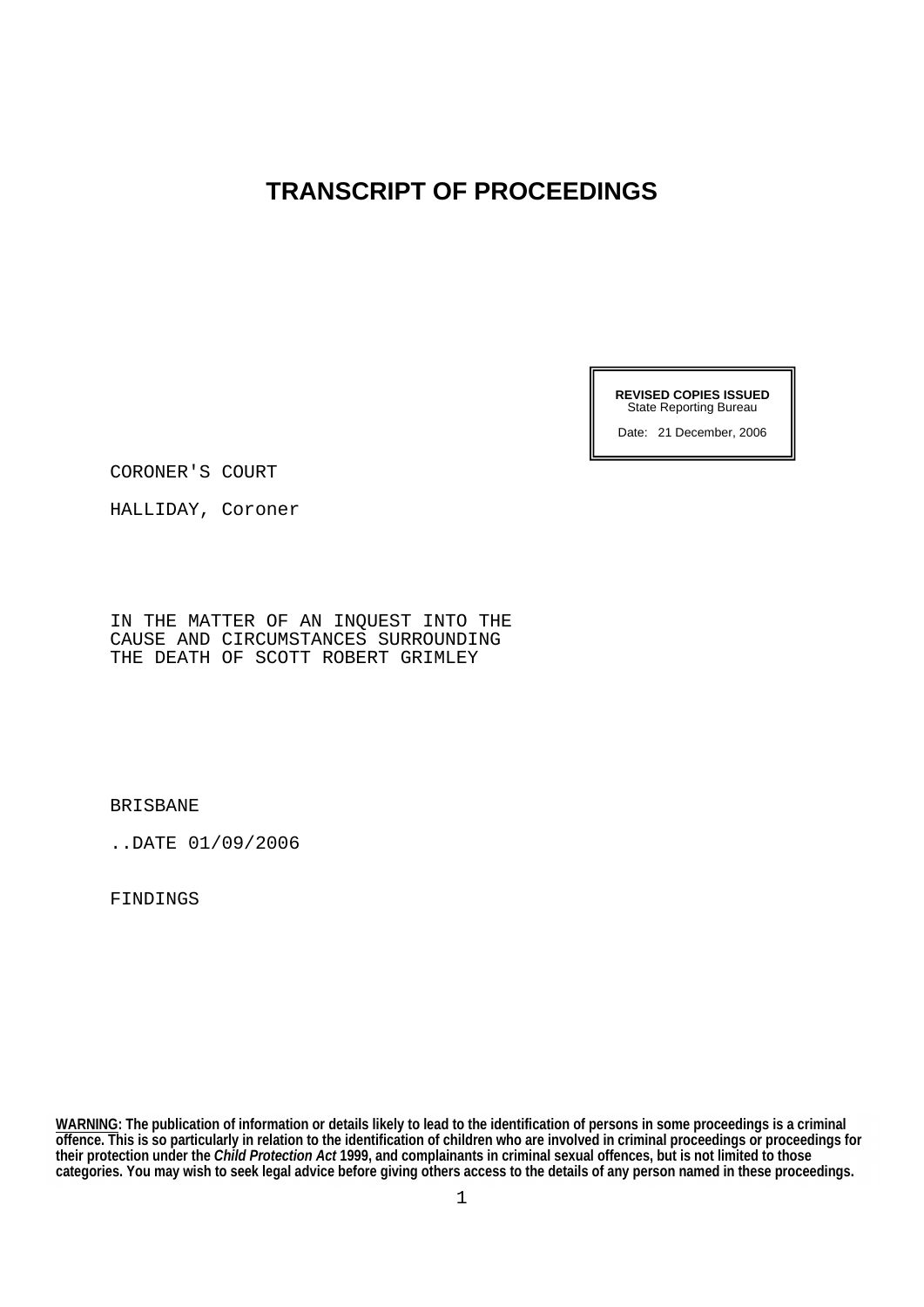CORONER: The Scope and Purpose of Inquest

**10** The purpose of this Inquest is to establish, as far as is practicable, the fact that a person has died, the identity of the Deceased person, when, where and how death occurred, and whether any person should be charged with any of the offences referred to in section 24 of the Act.

**1**

**20**

**30**

**60**

Throughout this Inquiry, I have been mindful, amongst other things, of the observations made by his Honour Justice Toohey in Annetts v. McCann 170 CLR 596 and, in particular, the following words of his Lordship Lord Lane referred to therein.

"Once again it should not be forgotten that an Inquest is a fact finding exercise and not a method of apportioning guilt. The procedure and rules of evidence which are suitable for one are unsuitable for the other. In an Inquest it should never be forgotten that there are no parties, there is no indictment, there is no prosecution, there is no defence, there is no trial. It is simply an attempt to establish facts. It is an inquisitorial process, a process of investigation, unlike a trial where the Prosecutor accuses and the accused defends."

**40 50** It may thus be noted that a Coroner's Inquest is an investigation by Inquisition in which no one has the right per se to be heard. There are no sides in the sense of adversary proceedings. Although a Coronial Inquiry is not a judicial proceeding, in the traditional sense, the rules of natural justice and procedural fairness are applicable and must be applied. The contents of such rules to be so applied, depending upon the particular facts of the case in question.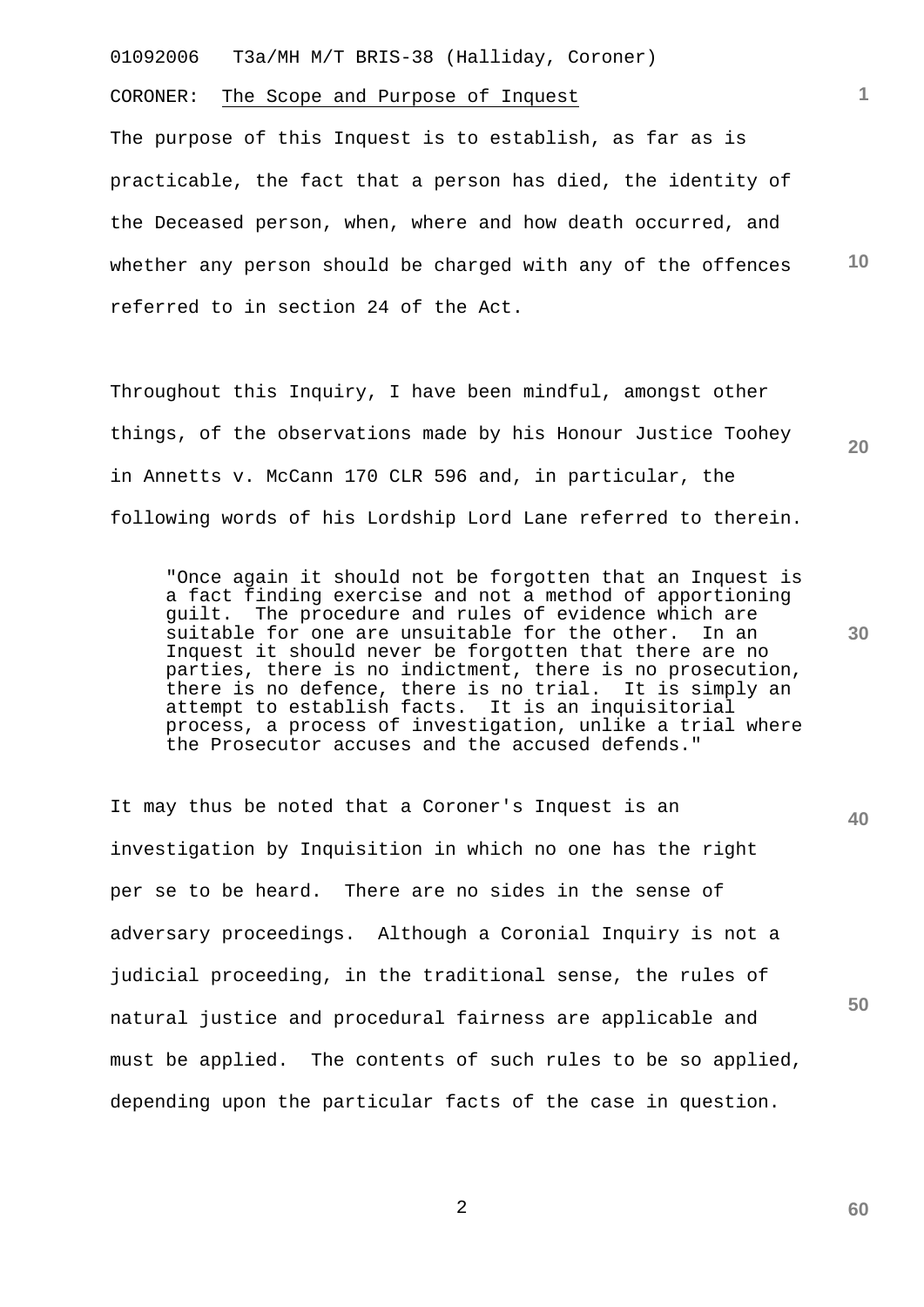01092006 T3a/MH M/T BRIS-38 (Halliday, Coroner) **1 10 20** In making my findings I am not permitted by the legislation to express any opinion on any matter which is outside the scope of this Inquest, except in the form of a rider or recommendation, and I should also make it quite clear, and abundantly clear, that any findings that I do make in these proceedings are not to be framed in any way which may determine or influence any question or issue of liability which may fall to be determined in another place, or which might suggest that any person should be found guilty or otherwise in any such other proceedings.

**30 40** I have referred, in the broadest of terms, to the function and role of the Coroner and of this Court, as there is perceived by some within the community a belief that a Coronial Inquiry and Inquest is an ongoing Royal Commission with unlimited terms of reference and unlimited resources and finances. I so comment as there has been some observations made within this Inquiry as to what is perceived to be the function of this Inquiry and the supposed or expected outcome.

All proceedings before this Court, unfortunately, are sad proceedings because they involve the death of a human person and of a loved one. And before I go any further, I express the condolences of my Court to the family of the Deceased in their sad loss in the sudden and tragic death of their son, Scott Robert GRIMLEY.

**50**

**60**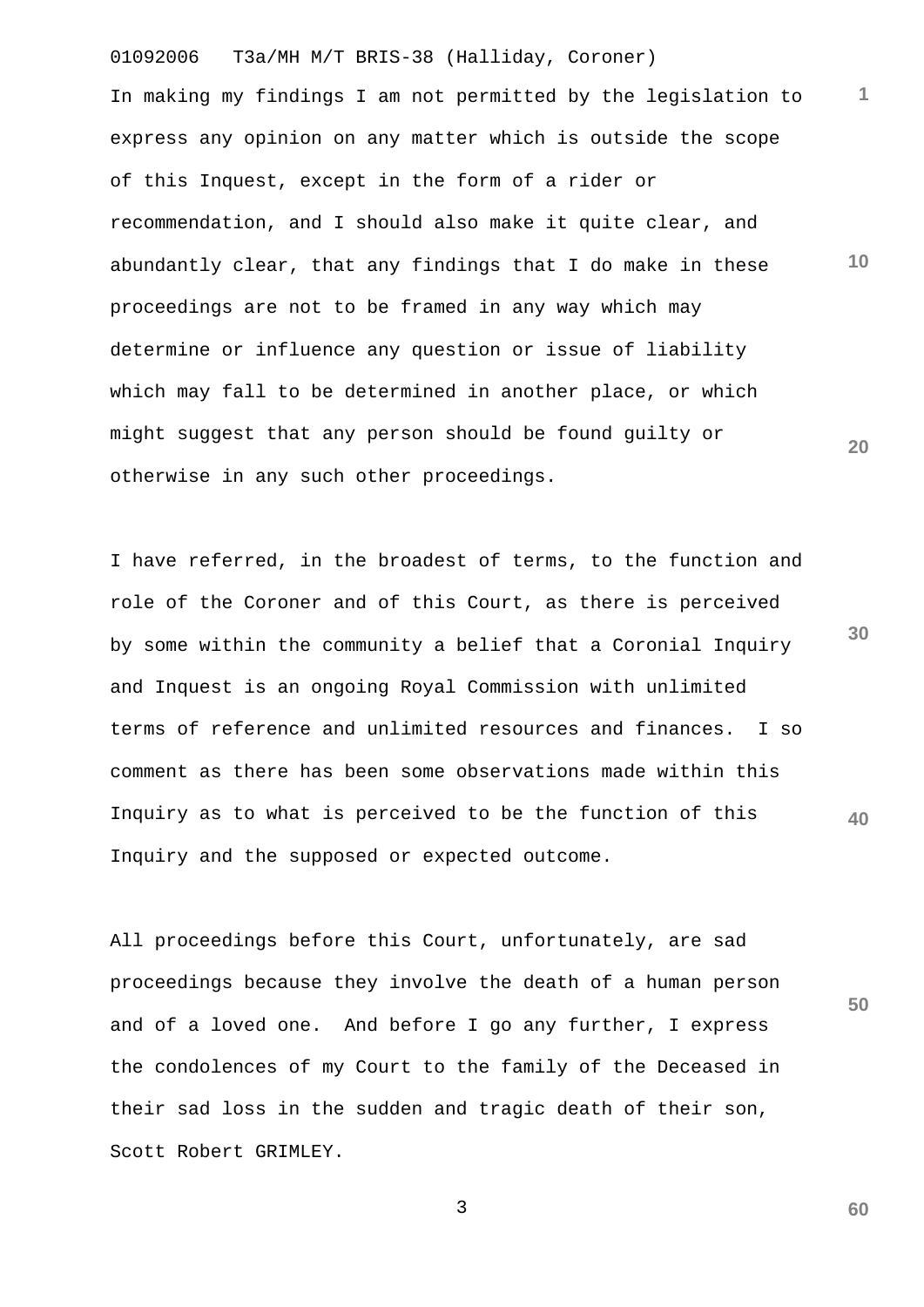01092006 T3a/MH M/T BRIS-38 (Halliday, Coroner) I want to set out in a little more detail the statutory functions of this Coronial Inquest so that they may be better and fully understood. The jurisdiction and function of the Coroner's Court are to be found within section 43 of the Coroner's Act which provides:

"After considering all the evidence before the Coroner at the Inquest, the Coroner shall give the Coroner's findings in open Court. Where the Inquest concerns the death of any person, the finding shall set forth -

(a) So far as has been proved - (i) who the Deceased was; (ii) when, where and how the Deceased came to his or her death; and (b) the persons (if any) who should be committed for trial."

The jurisdiction of this inquiry is limited by the statute to which I have just referred.

**40** The word "how" the Deceased came by his death has been judicially defined in this State in the recent decision of the Court of Appeal in Atkinson v. Morrow [2005] 13 Court of Appeal, where it was determined that the word "how" means, "by what means and in what circumstances the relevant death occurred."

The Justice at nisi prius, Justice Mullins, whose decision, as I appreciate it, was upheld on appeal, said this:

4

**60**

**50**

**10**

**1**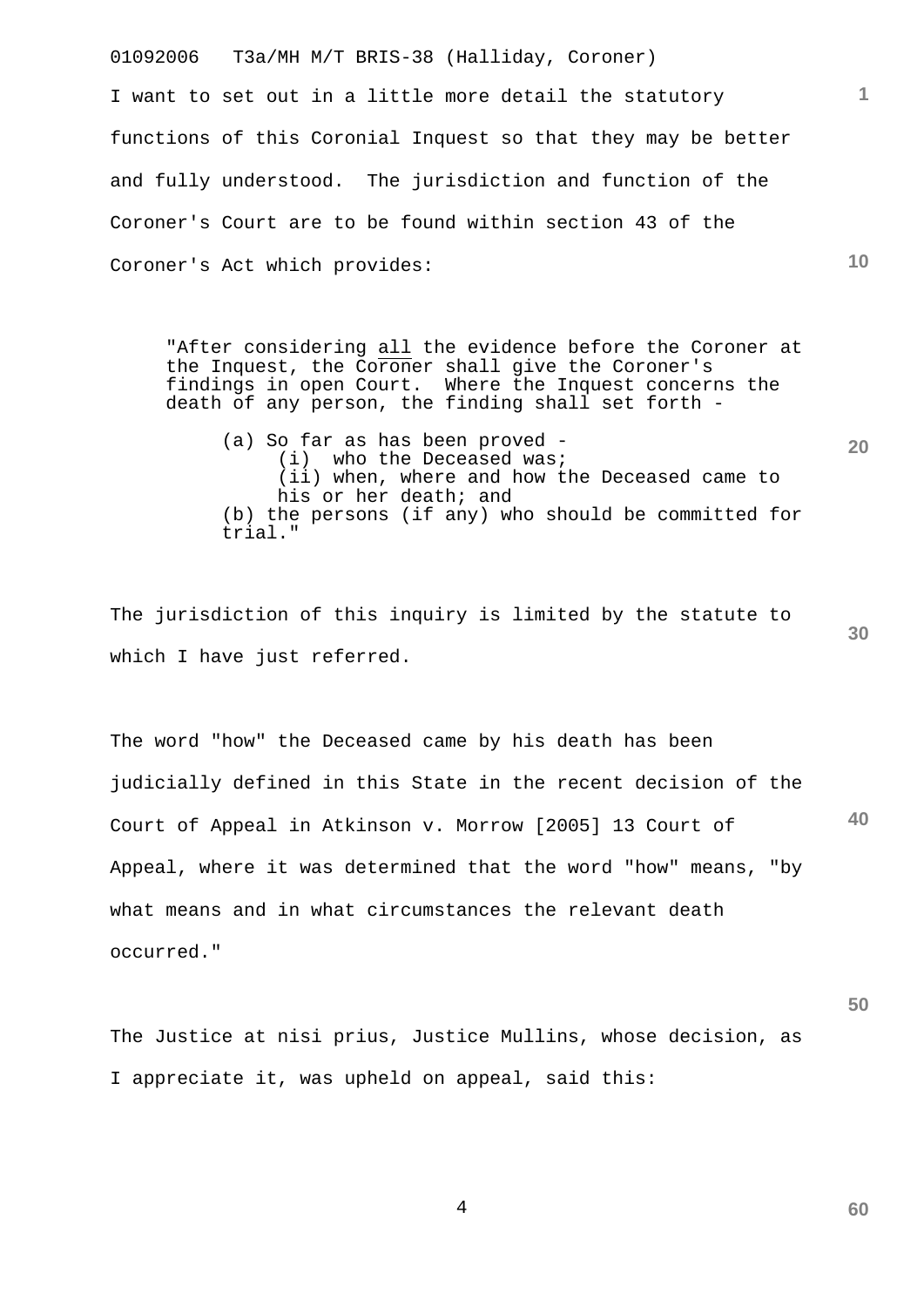"How the death occurred should not be given the unduly restricted meaning of 'by what means the death occurred' but should be given the broad construction of 'by what means and in what circumstances the death occurred'." (2005 QSC at 11)

**1**

**10**

**60**

Now, that is the type and the extent, the breadth and the depth of what this Inquiry is all about. It is not an ongoing, far reaching Royal Commission with unlimited terms of reference.

**20** The Inquest arrives at its decision by having regard to the evidence which has been adduced before it.

**30 40 50** At arriving at any finding of fact, this Court is required to be satisfied to the requisite standard and that standard, as in all Coronial matters, is the civil standard of proof; that is, on the balance of probabilities. So that a fact is proved, if the Inquiry is reasonably satisfied of it. The degree of persuasion necessary to establish a fact, on the balance of probability, varies according to the seriousness of the issues involved and in such regard I refer to Briginshaw v. Briginshaw 60 CLR 336 per Dixon J at 362; and to the succinct statement of his Lordship Lord Denning in Hornall v. Neuberger Products Ltd [1957] 1 QB 247 at 258:

"The more serious the allegation the higher the degree of probability that is required."

 $\sim$  5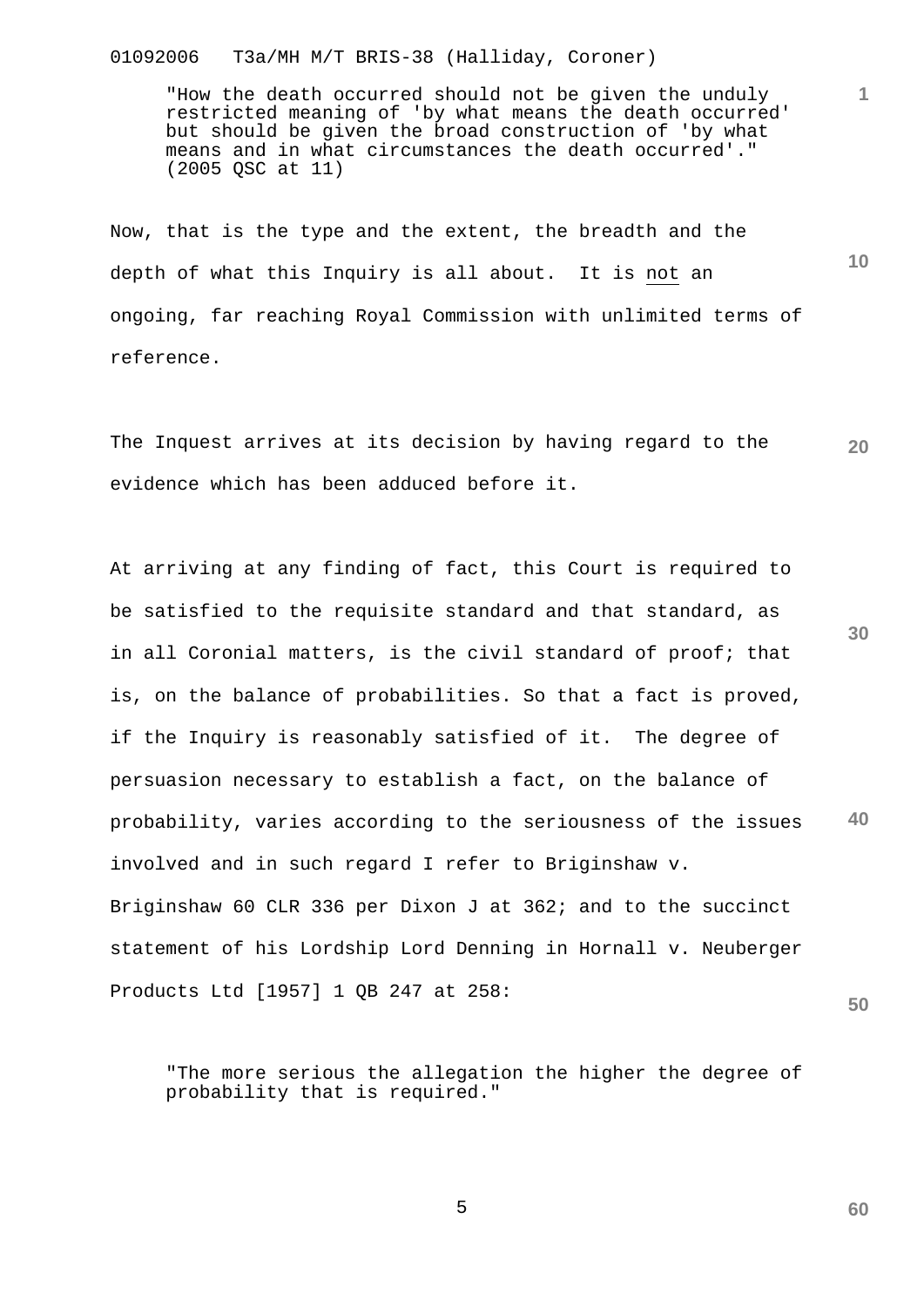01092006 T3a/MH M/T BRIS-38 (Halliday, Coroner) In arriving at my determination herein I have had regard to all evidence adduced, written and viva voce and to the various submissions made on behalf of all interested parties.

#### Circumstances Giving Rise to This Inquest

The facts in this particular case fall within a fairly small compass and I do not intend to refer to them at any great length.

The Deceased, Scott Robert GRIMLEY, was born on the 5th of February 1969. He qualified as an electrical fitter/electrical mechanic on 13 August 1991 after his completion of an apprenticeship with SEQEB. He was the holder of a licence in relation to both of those capacities.

**40** In January of 1998, he was employed by Johns Electrical Services in the task of performing maintenance work upon domestic electrical service lines. On the 21st of January 1998 the Deceased was performing his employment duties as an electrical fitter/mechanic working within an elevated work platform upon an electrical pole in the vicinity of premises situate at 19 Girraman Street, Chermside West.

During the course of such employment on that day an incident occurred whereby the Deceased received an electric shock when he came into contact with overhead power lines and as a

 $\sim$  6

**60**

**50**

**10**

**1**

**20**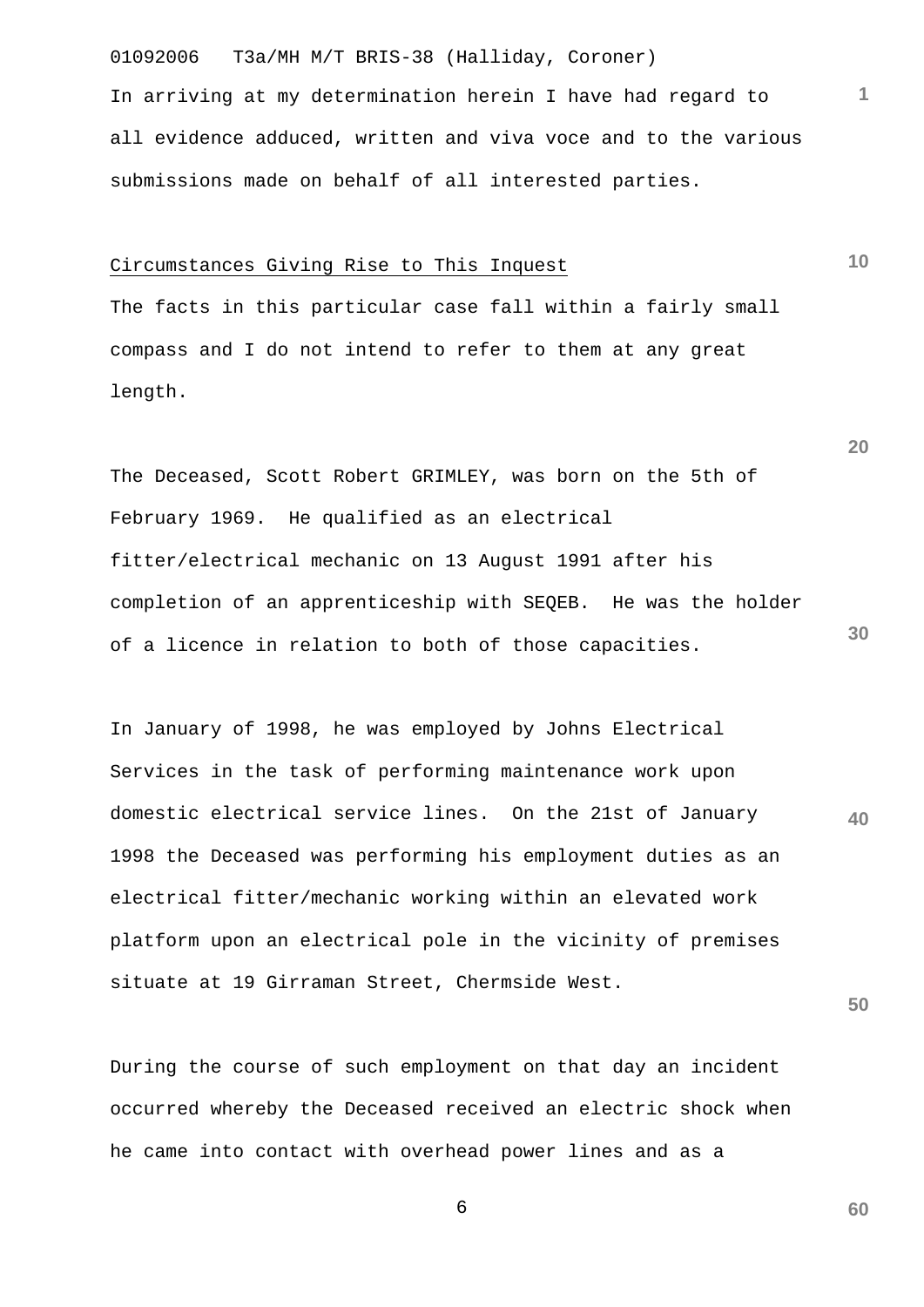01092006 T3a/MH M/T BRIS-38 (Halliday, Coroner) **1 10** consequence of which the Deceased was conveyed by ambulance to the Prince Charles Hospital. Following admission to the John Tonge Centre where a post mortem examination was performed by Dr S Ashby, a medical cause of death by electrocution was expressed as being the opinion as to the cause of death of the Deceased.

The father of the Deceased, Mr Bob GRIMLEY Senior, has, since the death of his son, actively, if I may say so, with all due respect, sought a thorough investigation into not only the death of his son, but also other persons who have found their demise within what I may call and refer to as "the live wire electrical industry", and such personal commitment of Mr Grimley and his enthusiasm in such regard can be fully appreciated and commended.

**40 50** It was clear at the outset and following inquiry made by Mr Grimley that the initial and subsequent investigation and inquiry by those entrusted with the regulation of the electrical industry and the safety of its members and by the Queensland Police Service into the circumstances of the death of the Deceased was flawed from the very beginning. In fact, some may well say that there was no such investigation and inquiry at all.

7

**60**

**20**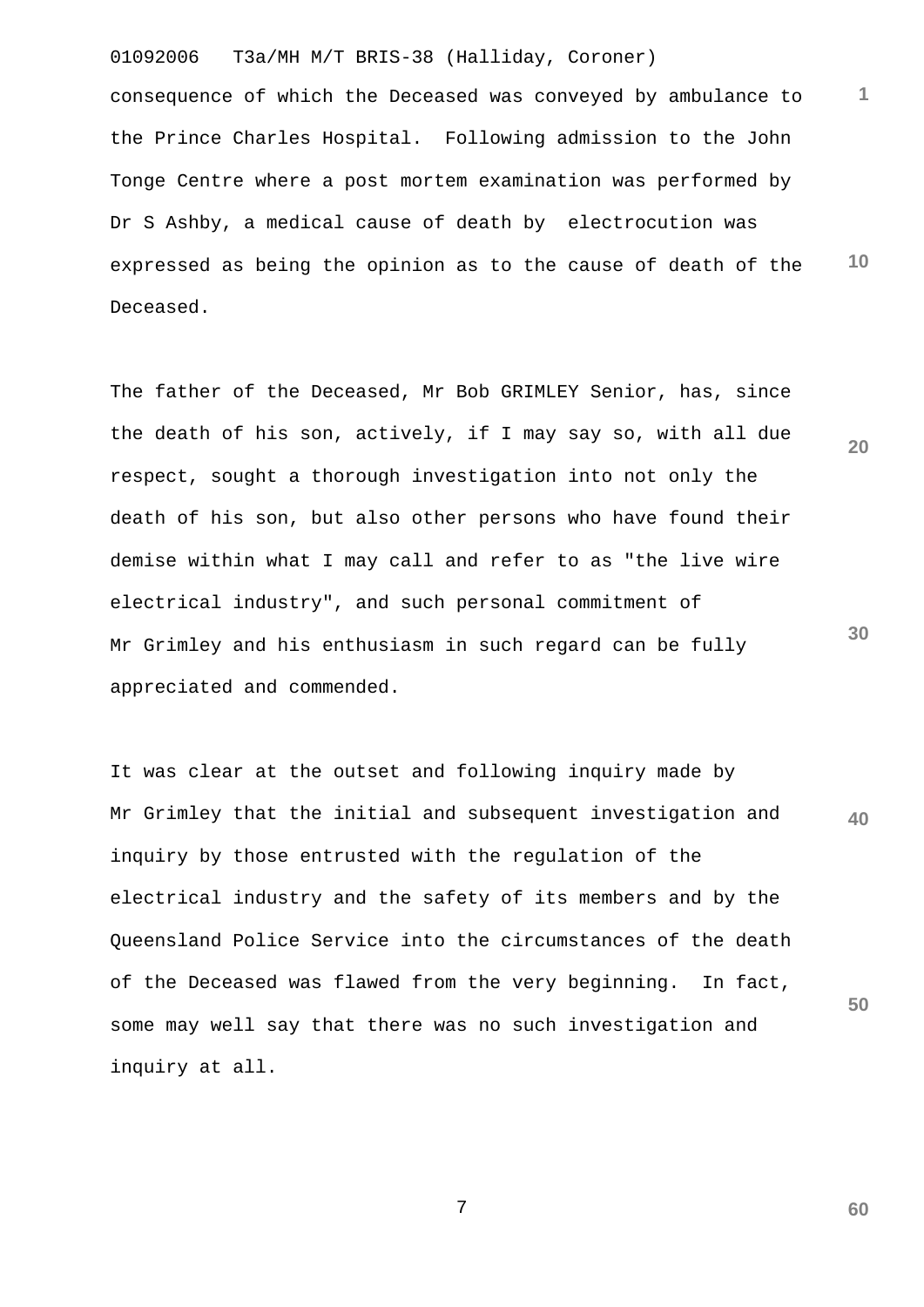**1 10** As a consequence of the endeavours of Mr Grimley Senior and an application made by him to the Queensland Ombudsman, an investigation was undertaken, not only into the circumstances surrounding the death of the Deceased, but also into the deaths of certain other persons who had died as a consequence of electrocution.

**20 30** The investigation by the Ombudsman, in my view, has been most thorough and the report and recommendations following concerning the death of the Deceased has been placed into evidence in this Inquiry. As I said, it is my view that the investigation by the Ombudsman, with all due respect, has been thorough in the extreme. I have no hesitation whatsoever in formally accepting the findings and the recommendations contained within that report and adopting and incorporating the same herein by reference.

**40 50** In the course of this Inquiry there has been suggested various hypotheses as to how the Deceased came to his demise. What is clear is that whilst the Deceased was working upon the overhead electrical wires, he came into contact with them and as a consequence was electrocuted. No one saw the incident occur. All that was seen was what occurred shortly after the Deceased came into contact with the wires.

8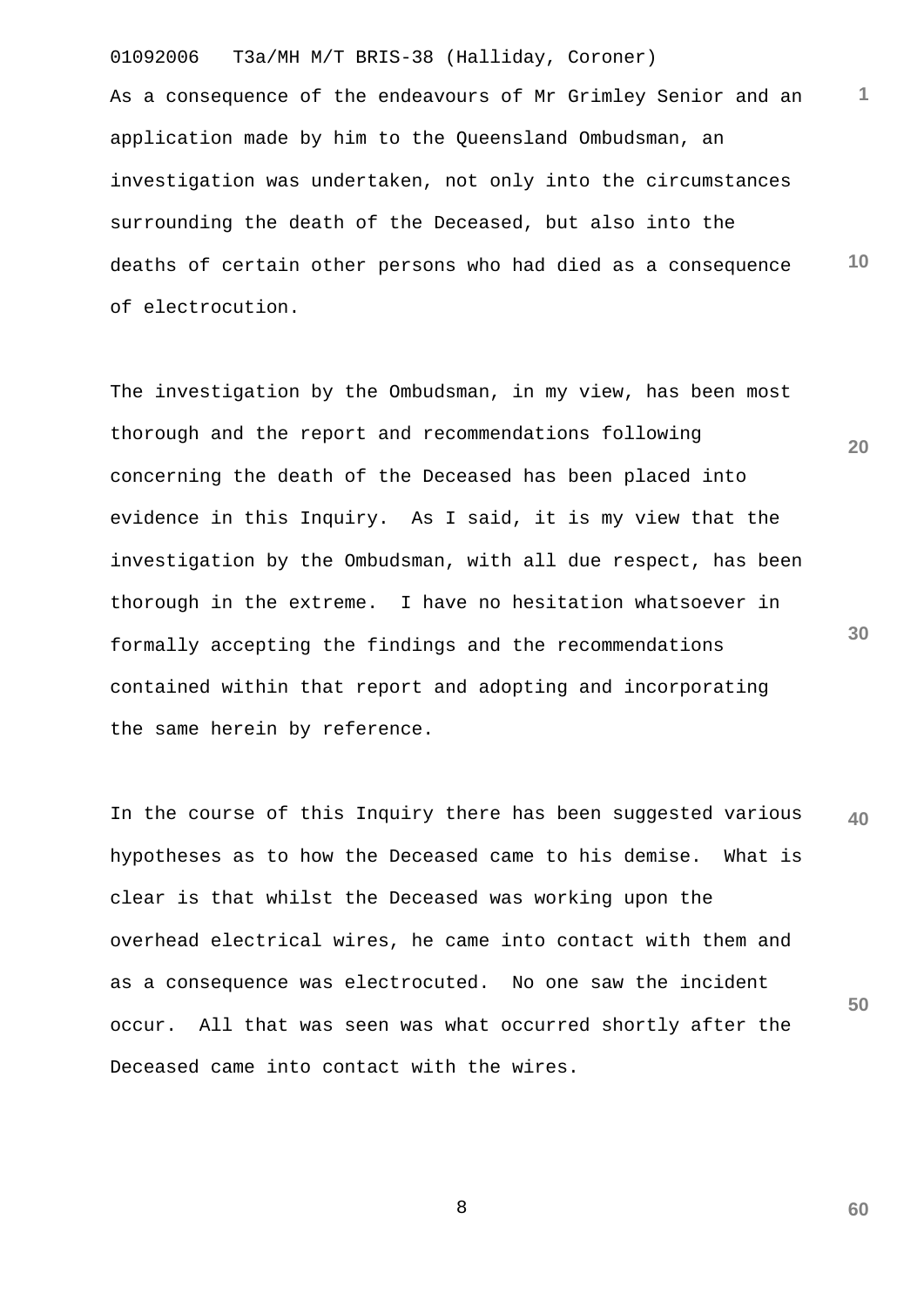01092006 T3a/MH M/T BRIS-38 (Halliday, Coroner) The Court and this Inquiry is unable to speculate or surmise as to how an incident or a death occurred. The Court must be satisfied by cogent, reliable evidence as to what, in fact, occurred. I am satisfied, on the evidence that has been placed before me, that the Deceased came into contact with overhead wires whilst he was within the elevated work platform in question.

**20 30 40 50** Speculation has also been expressed as to whether the Deceased was still in the process of work or whether he had, in fact, completed his work at the time of the incident. On the evidence that has been placed before me there is no evidence to suggest that he had so finished or that he was otherwise not engaged in his work. Further, there is no evidence to suggest that there was any malfunction of the elevated work platform and the evidence suggests that subsequent to the incident there was found to be no defect within its operation. Furthermore, there is no evidence to suggest that there was any deliberate intent on the part of the Deceased to come into contact with the power lines. Rather, having regard to the limited experience the Deceased had in operation of an elevated work platform, I am reasonably satisfied that the incident occurred in the manner in which the platform was operated by the Deceased whilst in close proximity to the wires.

9

**60**

**1**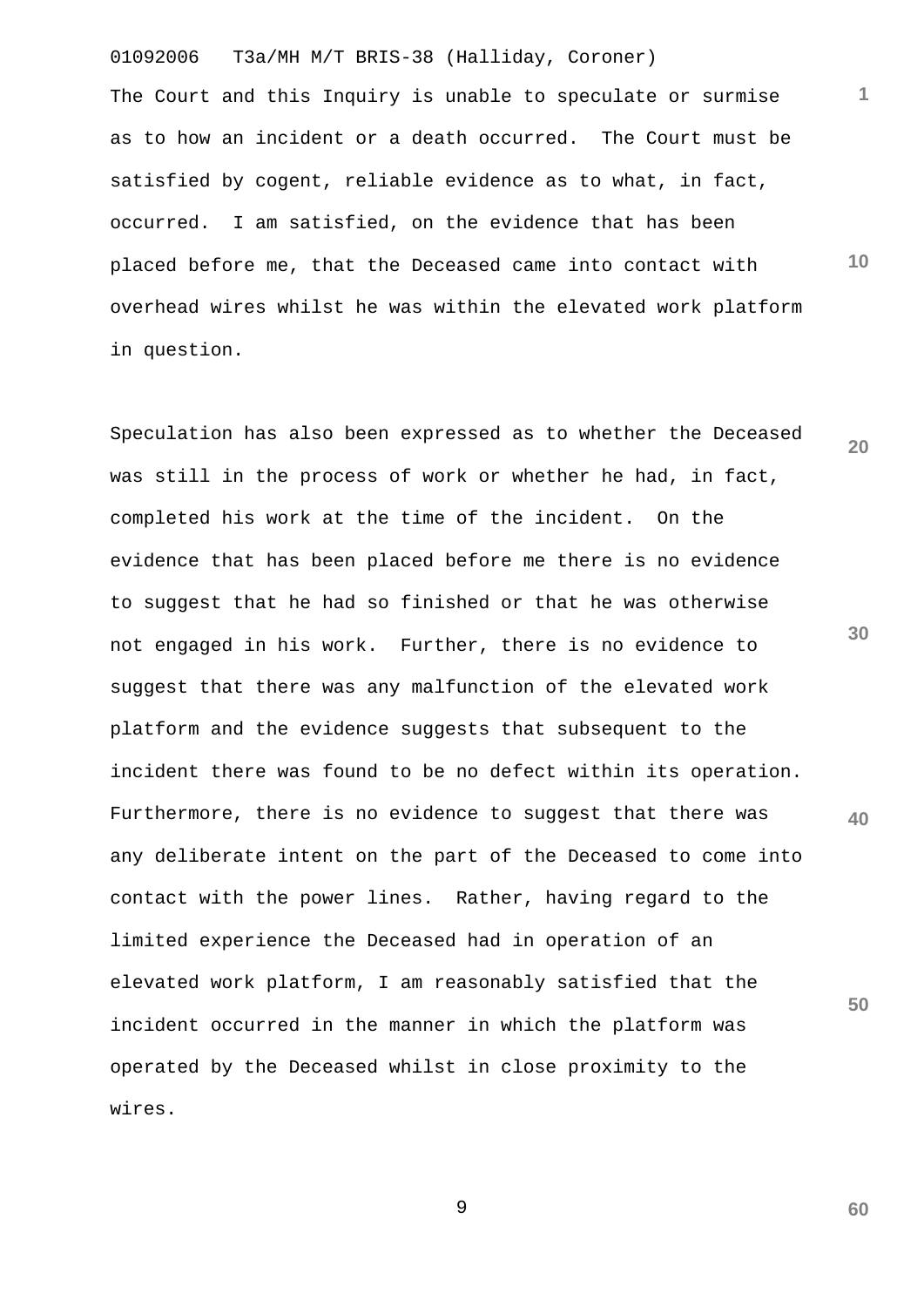01092006 T3a/MH M/T BRIS-38 (Halliday, Coroner) **10 20** Much time and discussion took place during the Inquest as to the meaning to be given to the relevant legislation and in particular as to whether the Deceased was qualified or competent to do the work that he was so doing at the time of the incident and whether there was any need for him to have been supervised in the course of that work. I am satisfied, on the evidence that has been placed before me, that the Deceased by his training in relation to the use of the platform was not sufficiently competent to so operate such platform without qualified supervision.

The training of the Deceased in that regard consisted of a few hours instruction in the use and operation of such a platform on what has been referred to as a "dead pole". There was no training, or if there was, there is no evidence which has been adduced before this Inquiry as to what work or training the Deceased had had in and around live electrical lines.

This Inquiry has been provided with certain legal opinion from the Crown Solicitor. Such legal advice came to light very late in the piece and is in relation to the need, or the requirement, for a person in the position of the Deceased to be either trained in a certain way or whether he was competent to perform the work that he was doing and/or whether he should have been supervised in the light of the then relevant legislation.

10

**40**

**30**

**1**

**50**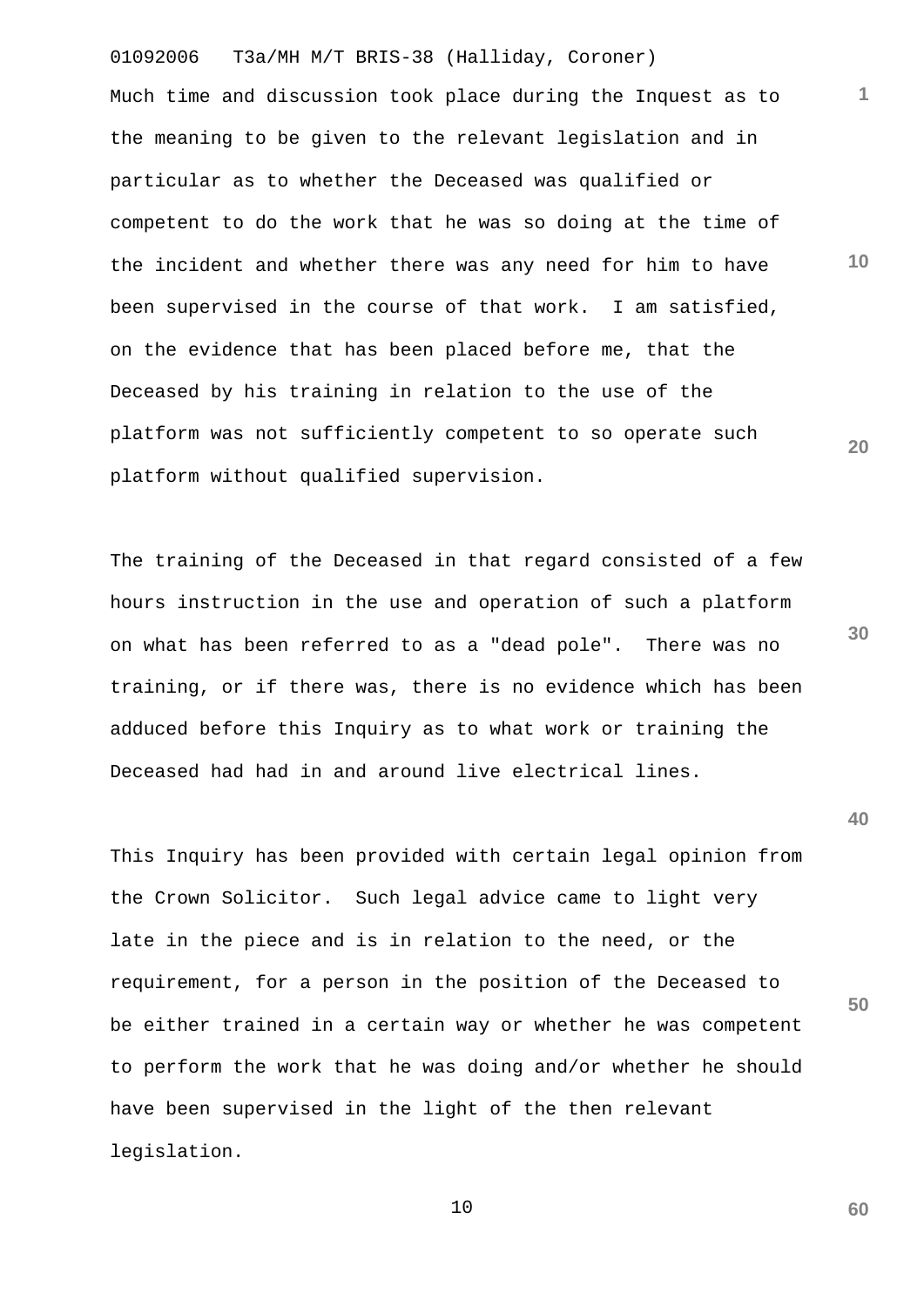01092006 T3a/MH M/T BRIS-38 (Halliday, Coroner) **1 10 20** Furthermore, an issue arose during the Inquiry as to whether the Deceased was qualified within the relevant legislation to actually perform work upon overhead lines or whether he needed to hold an electrical line person's licence for that purpose. Much time during the Inquest was spent on such issue. In the light of the then legislation it is reasonably open to argument that such a qualification was so required. However, I agree with the submission of Counsel Assisting, Mr D Lynch of Counsel, that it is unnecessary to express a concluded view on such issue as all relevant parties, including apparently the Deceased himself, believed the Deceased to be sufficiently qualified to perform the work he was so undertaking.

**30 40 50** In summary, I am reasonably satisfied on the whole of the evidence, and so find, the Deceased, although possessing qualifications and licensing referable to an electrical fitter/electrical mechanic, was not experienced either from his work experience or training to perform the type and the extent of the work that he was engaged upon immediately prior to his death. The Deceased was not experienced in performing work upon live overhead power lines nor in operating an elevated work platform. I am also satisfied, having regard to the then relevant legislation, that there ought to have been present what has been referred to as a competent assistant/ground observer/safety observer on the ground at the base of the elevated work platform supervising

11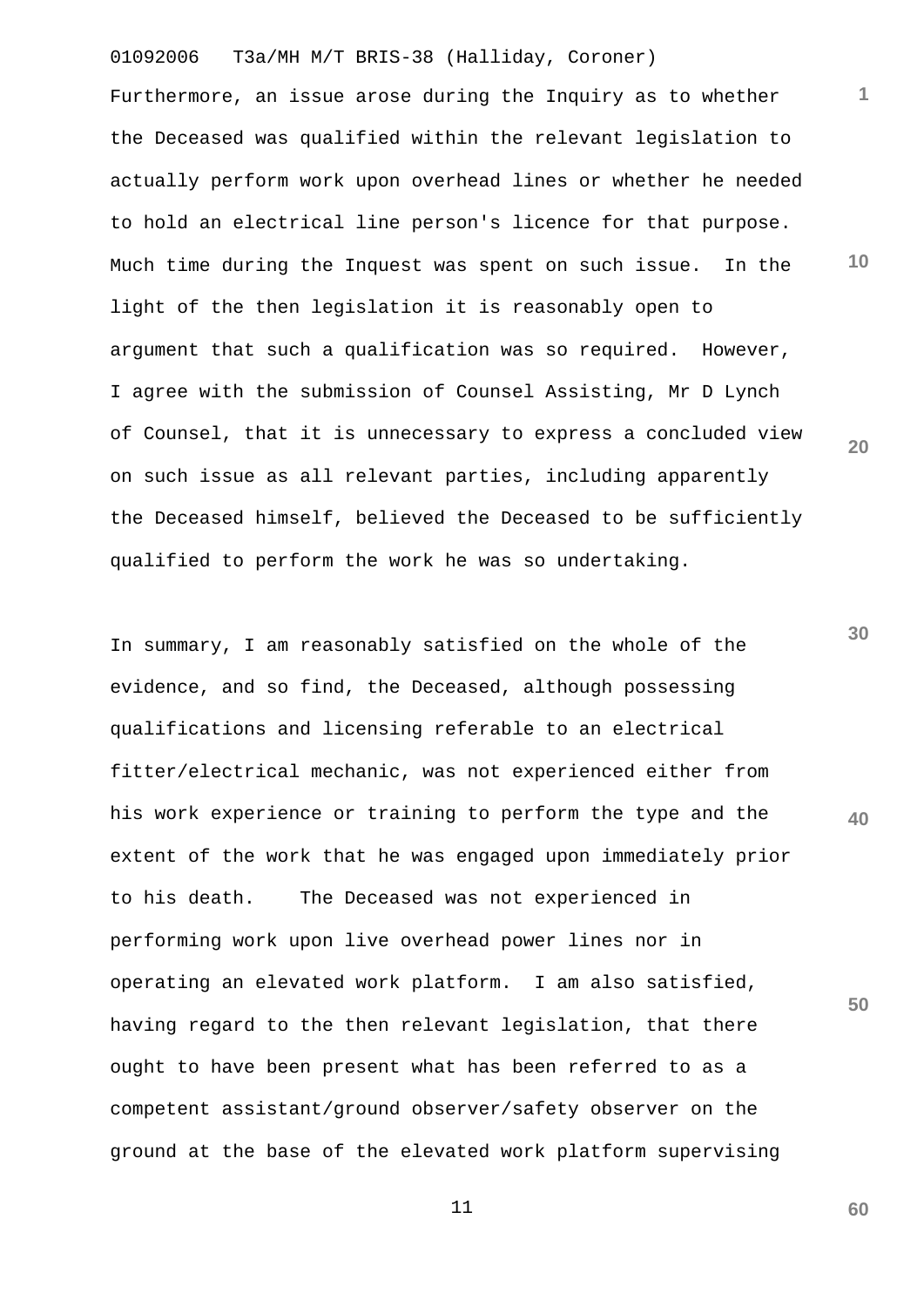01092006 T3a/MH M/T BRIS-38 (Halliday, Coroner) the work and the operation of the Deceased in his management of the platform whilst he was working underneath the overhead electrical power lines.

**10 20** In the course of evidence during the Inquiry the importance of there being present a competent assistant at ground level was highlighted by the risk of the platform telescopically retracting and/or simultaneously raising the angle of elevation.

**30 40** There was also discussion during the course of the Inquiry as to whether insulating mats should have been used and which were not. Having regard to the fact that nobody saw the particular incident occurring, one is unable to come to any conclusion as to whether the presence or otherwise of the insulating mats would have had any relationship to the prevention of the incident and the death of the Deceased. However, on balance, I am satisfied that the relevant legislation contemplates that safety apparatus such as insulating mats ought to have been present at the "site" and not locked away in the vehicle, as was indicated by the evidence.

During the course of the Inquiry an issue arose as to whether any person or persons ought to be sent for trial and in that

12

**60**

**50**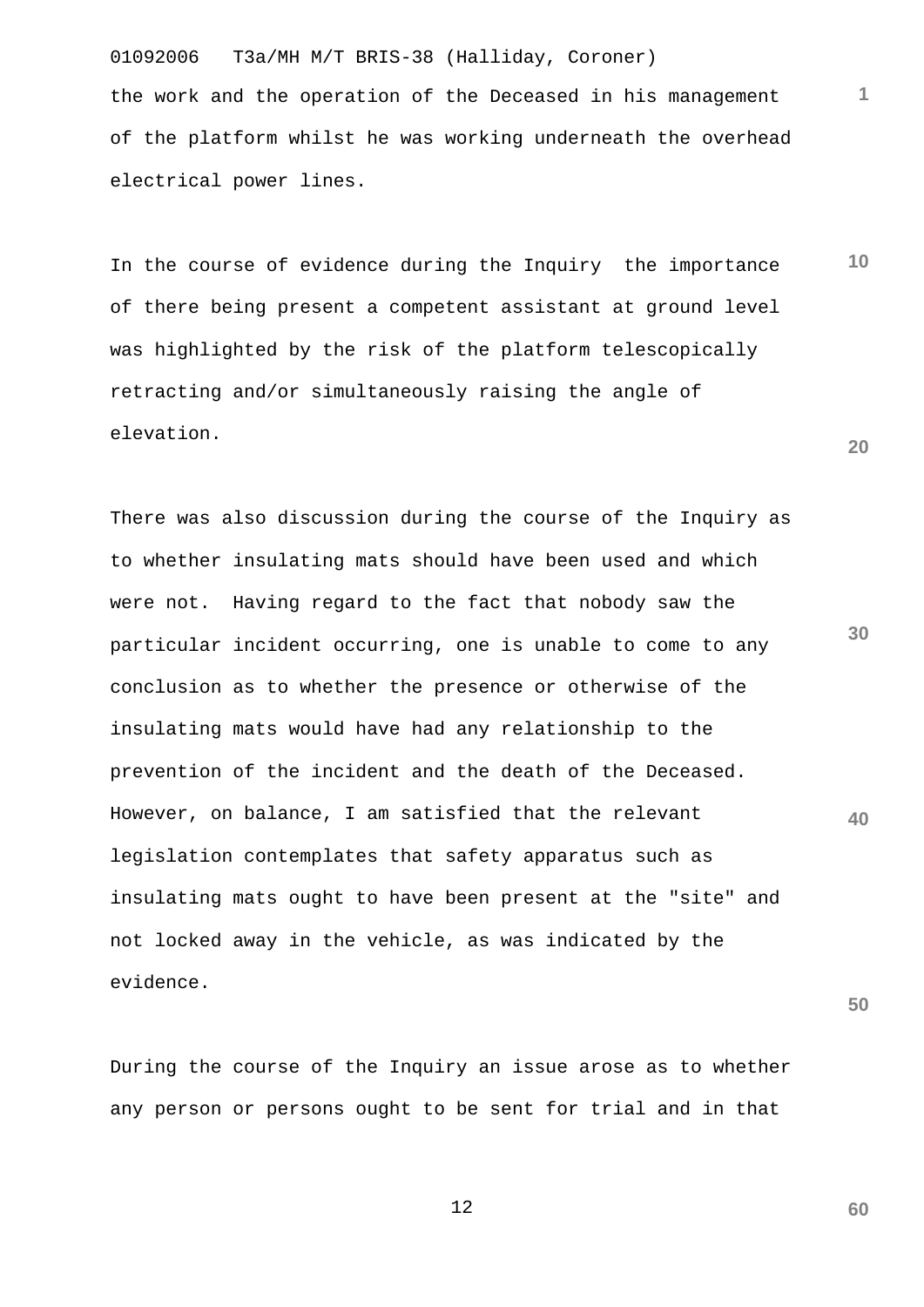01092006 T3a/MH M/T BRIS-38 (Halliday, Coroner) regard submissions were made by Counsel Assisting and by the legal representative for Peter John JANSSEN.

**10** Evidence before the Inquiry indicated that Mr Janssen was not watching the Deceased, nor the basket of the platform at the time of the incident, but rather on the evidence of the witness Cope Mr Janssen at such time said he was either on or at the base of a ladder at premises at 19 Girraman Street.

Having regard to the injunction contained within section 43(6) of the Coroner's Act, I refrain from making any further finding of fact relating to Peter John Janssen vis a vis his statutory and/or common law obligations towards the Deceased.

I accept the submissions of Counsel Assisting as referred to in paragraphs 3(iii) and 4 of his written submissions and, on all of the evidence which has been placed before this Inquiry, both documentary and viva voce, I am satisfied, and so find and determine, that in accordance with the provisions of section  $24(1)(d)$  of the Coroner's Act that there is evidence sufficient to put a person on trial for an indictable offence. In so determining, I am mindful of the relevant test to be applied by this Court in determining whether a person ought to be committed for trial or not. Such test, in broad terms, is whether there is evidence which if placed before a jury and which if a jury is properly instructed as to the law could, as

**20**

**1**

**30**

**40**

**50**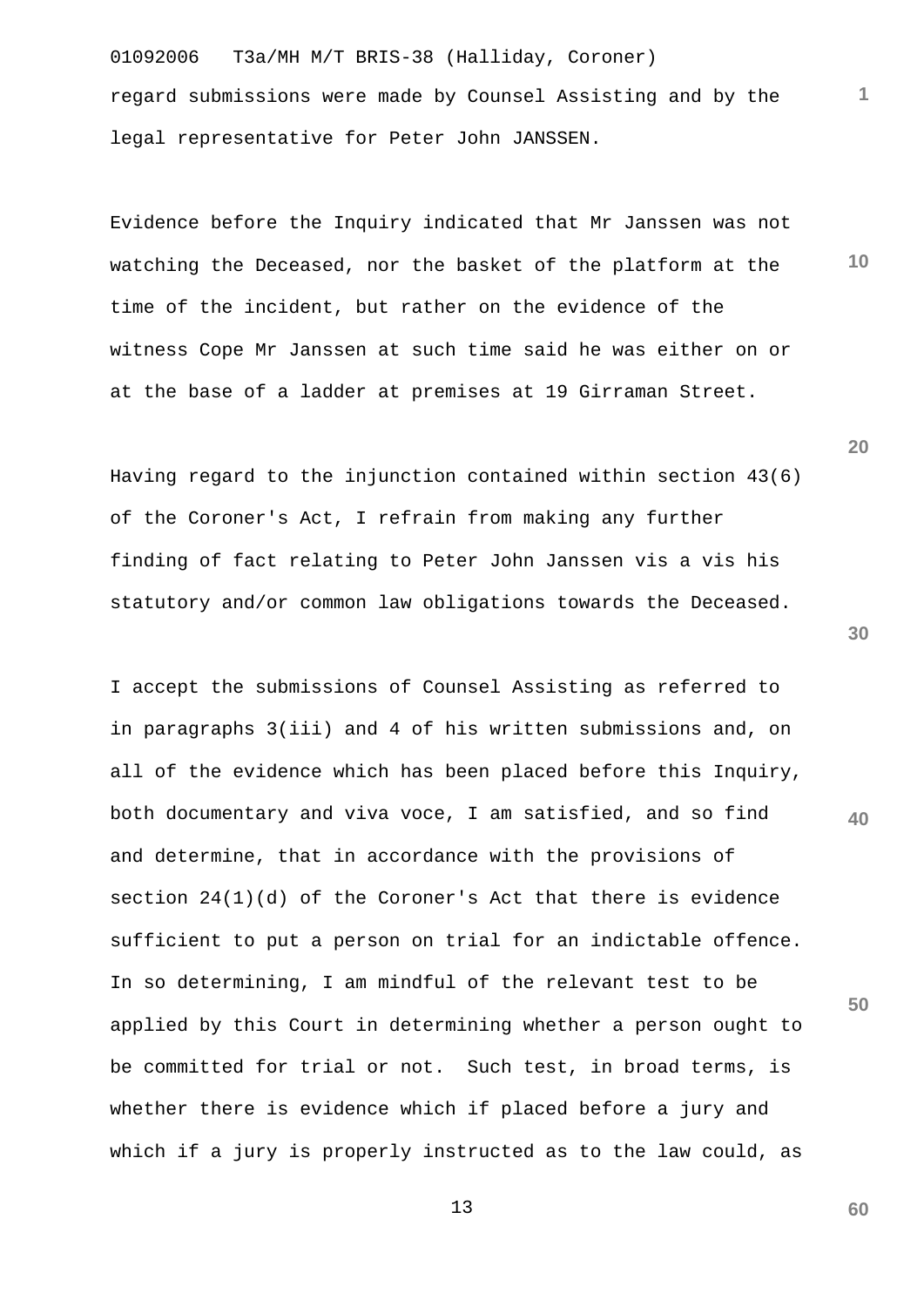01092006 T3a/MH M/T BRIS-38 (Halliday, Coroner) **1** opposed to would, return a guilty verdict. (Vive inter alia May v. O'Sullivan 92 CLR 654.)

**10** It is therefore determined that Peter John Janssen be committed for trial on a charge of manslaughter and he is so committed on the following charge, namely:

"That on the 21st day of January 1998 at Brisbane in the State of Queensland Peter John Janssen unlawfully killed one Scott Robert Grimley."

## Formal Findings

I make the following formal findings.

## The Identity of the Deceased Person

The identity of the Deceased person was Scott Robert GRIMLEY, who was born on the 5th of February 1969, and who, at the time of his death, was residing at 25 Tanderra Street, Bracken Ridge.

I further find that the occupation of the Deceased was electrical fitter/mechanic.

#### Date and Place of Death

**50** I find that the Deceased died at Brisbane in the State of Queensland on the 21st of January 1998.

## Medical Cause of Death

14

**20**

**60**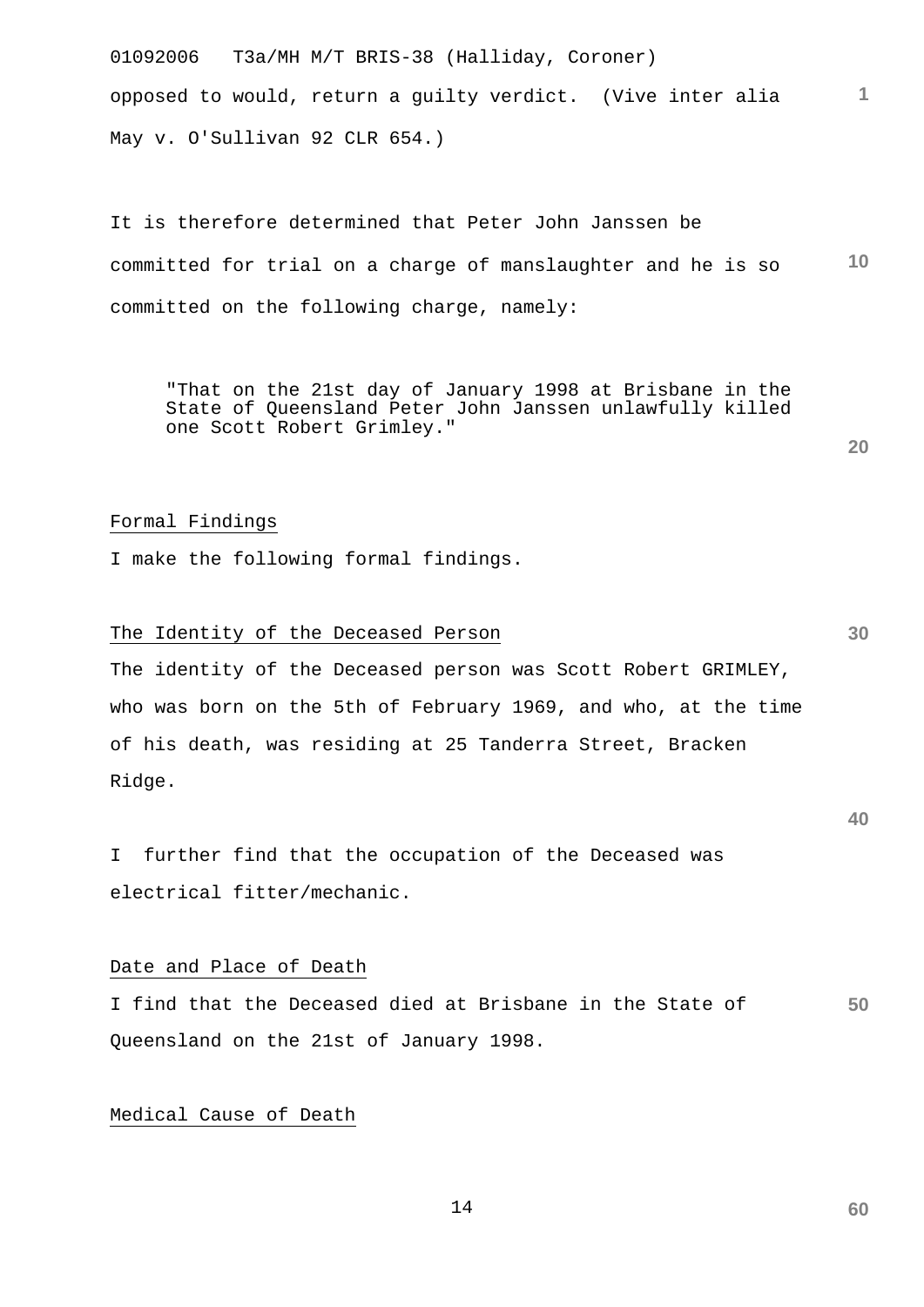I further find that the medical cause of death of the Deceased person was by means of electrocution. I further find that there is no evidence which would reasonably suggest that the cause of death of the Deceased was other than by accident.

#### Recommendations

It is a further requirement of an Inquest in appropriate cases to make recommendations which may prevent the occurrence of a similar event in the future.

It has been said that the paramount duty of any State is to protect the lives of its citizens. To this end it is important that the Coronial system monitor all deaths and in particular that it provides to the community a review of the circumstances surrounding deaths that may appear to be preventable and every effort should be made to obtain recommendations which might prevent similar deaths in the future. It is the role of an Inquest, as it has been said, to speak for the dead in order to protect the living.

This is a case, in my determination, in which the death of the Deceased could well have been prevented. It was an unnecessary death and one that could have been prevented in the prevailing circumstances.

It has been suggested by way of submission by Mr Grimley Senior that there be wide-ranging recommendations made in relation to the training and supervision of those engaged in the electrical maintenance industry. There have also been

**10**

**1**

**20**

**30**

**40**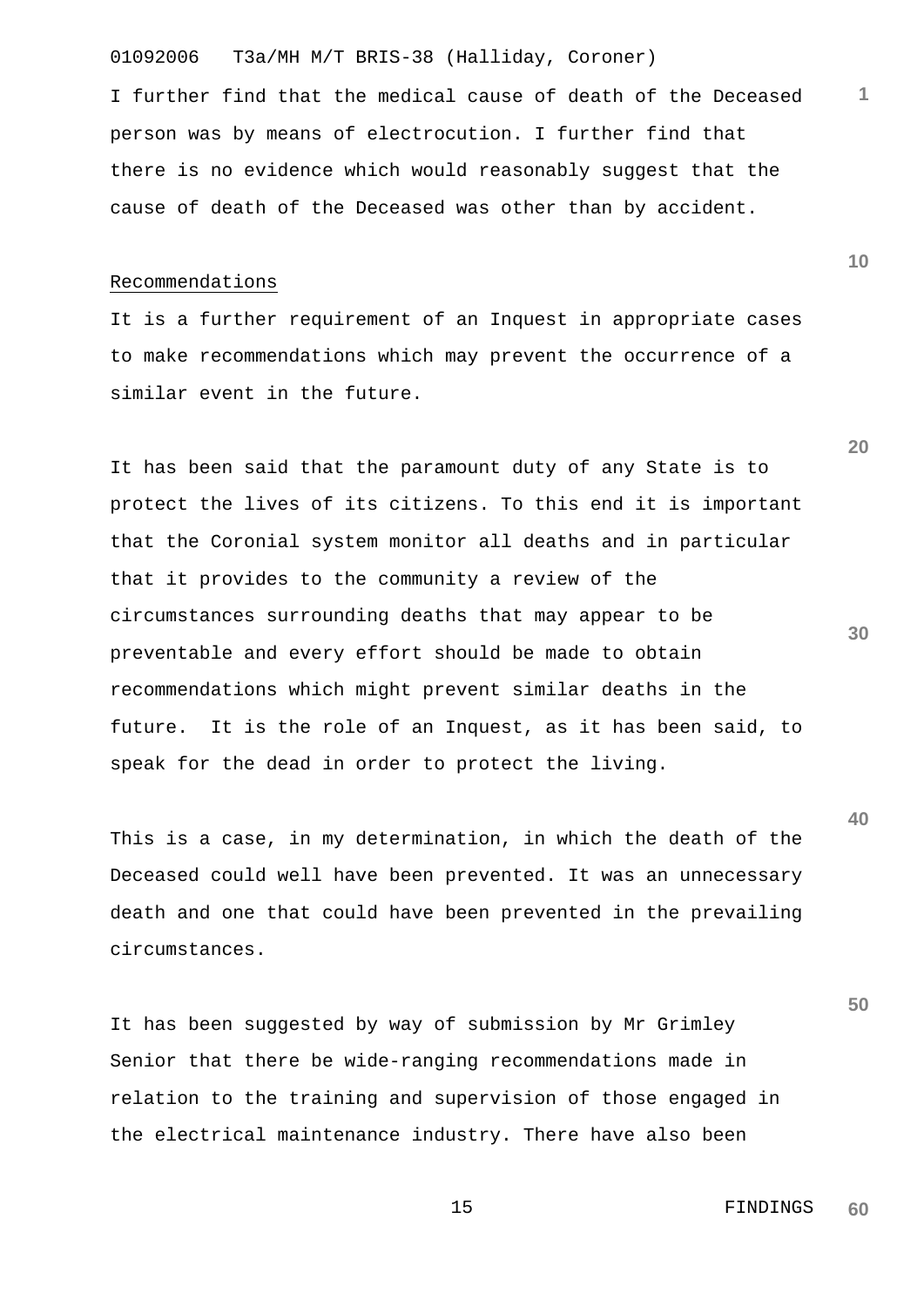submissions made in relation to the relevant legislation, both past and the present. Relevant legislation has been amended and the present legislation is not that which was in existence at the time of the unfortunate death of the Deceased.

Those whose task it is to govern and regulate the electrical industry and workplace health and safety in this State have seen fit to pass the present legislation concerning electricity and also in relation to Workplace Health and Safety. It is debatable, in some quarters, as to whether the present legislation is sufficient to protect those engaged in the electrical maintenance industry. In my view, the present legislation is adequate in that regard, so long as it is vigorously supervised and enforced.

However, it is determined that there be the following recommendations made:

**40** Firstly, that there be introduced by the relevant statutory authority a course of regulated training for and licensing of persons before they are permitted to operate an elevated work platform, and such to include specific relevance to working in close proximity to overhead electrical wires; and

**50** Secondly, that there be introduced guidelines as to the supervision of such licensees before they are permitted to operate elevated work platforms solely or on their own.

## The Standard of Investigation

 16 FINDINGS **60**

**30**

**20**

**10**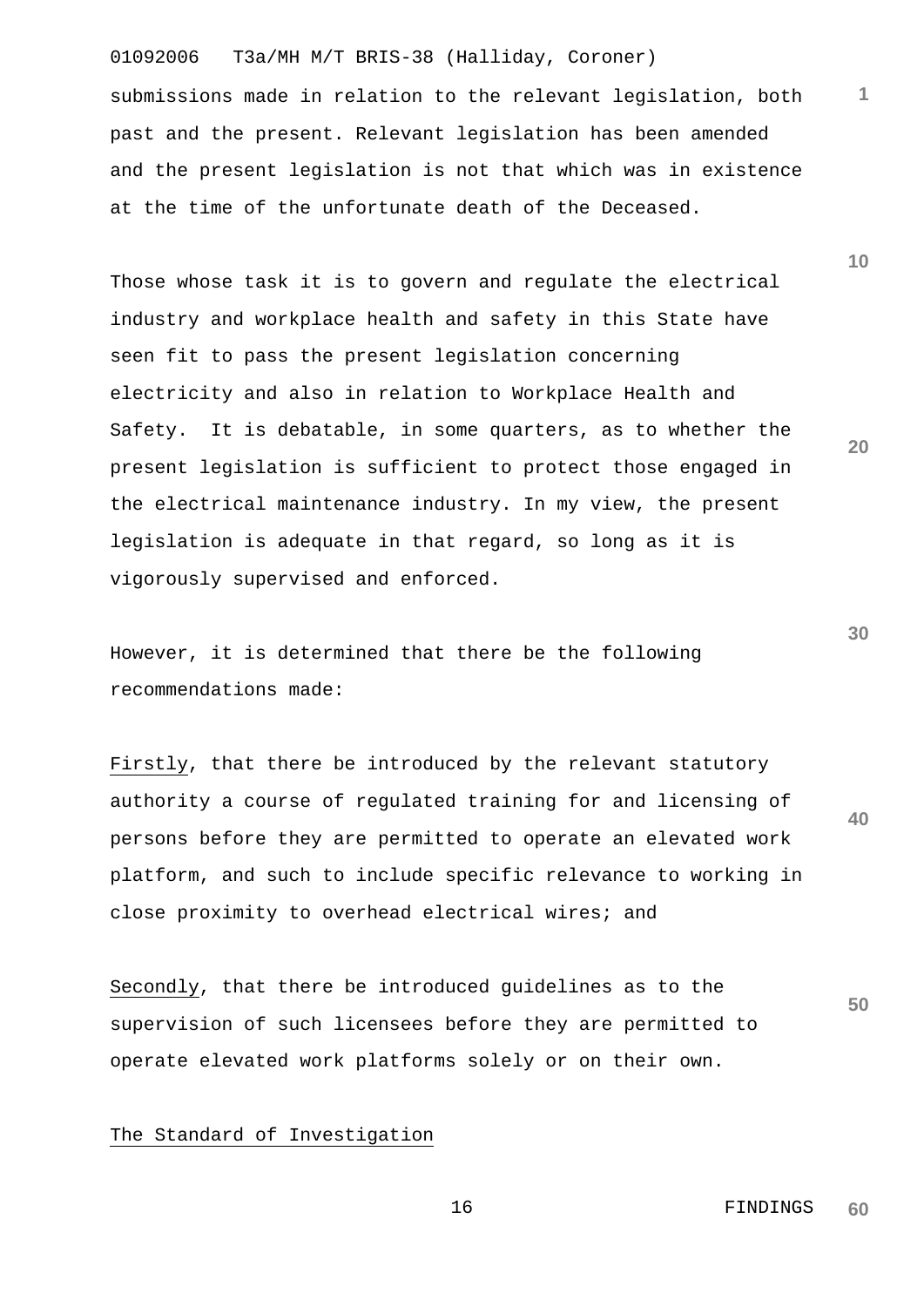(a)The Ombudsman Workforce Electrocution Project has identified serious flaws referable to the investigation carried out by officers of the Workplace Health and Safety and of the Electrical Safety Office and it is now evident that steps have been taken to address and remedy the problems which were so identified. In such premises it is not proposed to make any recommendation in relation to investigations by such agencies.

(b) In respect to investigation of the incident by the Queensland Police Service it is apparent that the incident was treated as a technical matter best left to those more competent to deal with it. It was submitted in the course of the Inquiry that the Queensland Police Service should have engaged its own expert opinion concerning issues of a technical nature and ought to have sought specialist legal opinion as to whether there was sufficient evidence to justify the charging of any offences.

It is recommended that in cases such as the present, as in all cases, the Queensland Police Service ensure that all necessary investigations are duly undertaken by appropriate personnel and that all relevant prosecutions are commenced in a timely fashion so as not to permit any relevant period of limitation to expire.

The Inquest is closed.

 17 FINDINGS **60**

**10**

**1**

**30**

**20**

**40**